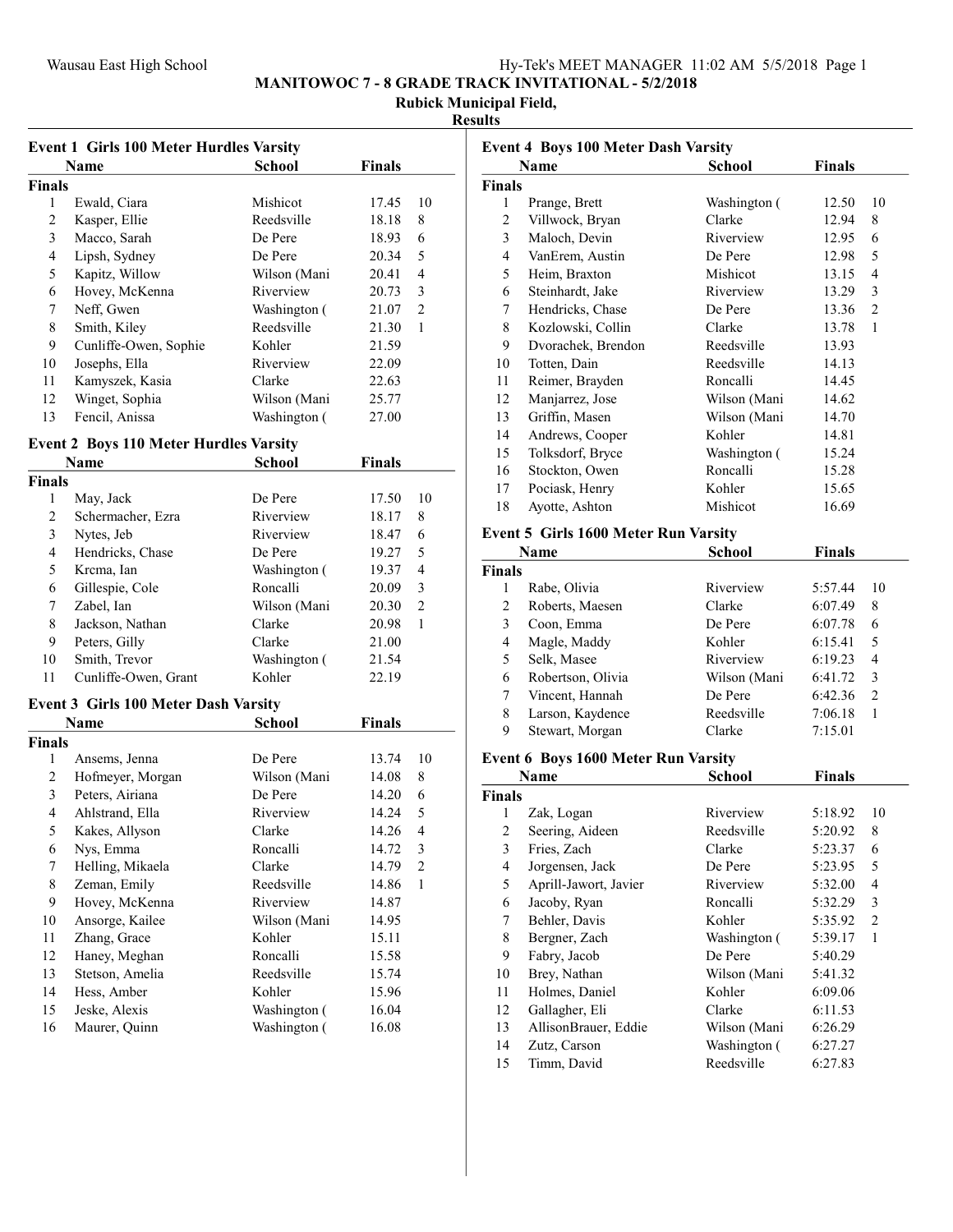MANITOWOC 7 - 8 GRADE TRACK INVITATIONAL - 5/2/2018

# Rubick Municipal Field,

## Results

| <b>Relay</b><br><b>Finals</b><br>Team<br><b>Finals</b><br>1<br>De Pere<br>2:01.96<br>10<br>А<br>1) Dehn, Emily<br>2) Pryal, Jaida<br>3) Spindler, Presley<br>4) Wettstein, Allison<br>$\overline{c}$<br>Washington (<br>2:02.93<br>8<br>A<br>1) Miller, Lea<br>2) Zick, Addison<br>3) Estrada, Jessica<br>4) Ford, Kiara<br>Riverview<br>3<br>2:04.72<br>A<br>6<br>1) VonDerVellen, Emily<br>2) Jones, Clarissa<br>3) Rabe, Olivia<br>4) Booth, Ava<br>4<br>Roncalli<br>2:07.37<br>5<br>А<br>1) Paczkowski, Maddy<br>2) Musial, Grace<br>4) Caldwell, Serena<br>3) Haney, Meghan<br>5<br>Kohler<br>2:09.05<br>4<br>A<br>1) Zhang, Grace<br>2) Hess, Amber<br>3) Magle, Maddy<br>4) Herold, Claudia<br>Riverview<br>2:11.64<br>6<br>B<br>3<br>1) Schwarz, Natalie<br>2) Hansen, Sophie<br>3) Woelfel, Chrislande<br>4) Williams, Ashlei<br>Clarke<br>7<br>2:11.85<br>2<br>А<br>1) Kakes, Kylie<br>2) Peters, Olivia<br>4) Kamyszek, Kasia<br>3) Lee, Marenda<br>Wilson (Manitowoc)<br>8<br>2:13.03<br>A<br>1<br>1) Gadzinski, Carly<br>2) Schmitz, Kylie<br>4) Mleziva, Lillian<br>3) Schram, Ella<br>9<br>Kohler<br>2:13.69<br>B<br>1) Rummel, Emma<br>2) Cunliffe-Owen, Sophie<br>3) Brusse, Elle<br>4) Uselding, Dayne<br>10<br>Mishicot<br>2:14.02<br>A<br>1) Conrad, Georgia<br>2) Grossheim, Brooke<br>3) Hoffman, Paige<br>4) Kleiman, Nevaeh<br>11<br>Reedsville<br>2:21.19<br>A<br>1) Eichhorst, Alexis<br>2) Smith, Kiley<br>4) Tisler, Delaney<br>3) VanDyke, Megan<br>12<br>Wilson (Manitowoc)<br>2:22.85<br>В<br>1) Lor, Lila<br>2) Korlesky, Brooke | <b>Event 7 Girls 4x200 Meter Relay Varsity</b> |  |
|------------------------------------------------------------------------------------------------------------------------------------------------------------------------------------------------------------------------------------------------------------------------------------------------------------------------------------------------------------------------------------------------------------------------------------------------------------------------------------------------------------------------------------------------------------------------------------------------------------------------------------------------------------------------------------------------------------------------------------------------------------------------------------------------------------------------------------------------------------------------------------------------------------------------------------------------------------------------------------------------------------------------------------------------------------------------------------------------------------------------------------------------------------------------------------------------------------------------------------------------------------------------------------------------------------------------------------------------------------------------------------------------------------------------------------------------------------------------------------------------------------------------------------------------------------------|------------------------------------------------|--|
|                                                                                                                                                                                                                                                                                                                                                                                                                                                                                                                                                                                                                                                                                                                                                                                                                                                                                                                                                                                                                                                                                                                                                                                                                                                                                                                                                                                                                                                                                                                                                                  |                                                |  |
|                                                                                                                                                                                                                                                                                                                                                                                                                                                                                                                                                                                                                                                                                                                                                                                                                                                                                                                                                                                                                                                                                                                                                                                                                                                                                                                                                                                                                                                                                                                                                                  |                                                |  |
|                                                                                                                                                                                                                                                                                                                                                                                                                                                                                                                                                                                                                                                                                                                                                                                                                                                                                                                                                                                                                                                                                                                                                                                                                                                                                                                                                                                                                                                                                                                                                                  |                                                |  |
|                                                                                                                                                                                                                                                                                                                                                                                                                                                                                                                                                                                                                                                                                                                                                                                                                                                                                                                                                                                                                                                                                                                                                                                                                                                                                                                                                                                                                                                                                                                                                                  |                                                |  |
|                                                                                                                                                                                                                                                                                                                                                                                                                                                                                                                                                                                                                                                                                                                                                                                                                                                                                                                                                                                                                                                                                                                                                                                                                                                                                                                                                                                                                                                                                                                                                                  |                                                |  |
|                                                                                                                                                                                                                                                                                                                                                                                                                                                                                                                                                                                                                                                                                                                                                                                                                                                                                                                                                                                                                                                                                                                                                                                                                                                                                                                                                                                                                                                                                                                                                                  |                                                |  |
|                                                                                                                                                                                                                                                                                                                                                                                                                                                                                                                                                                                                                                                                                                                                                                                                                                                                                                                                                                                                                                                                                                                                                                                                                                                                                                                                                                                                                                                                                                                                                                  |                                                |  |
|                                                                                                                                                                                                                                                                                                                                                                                                                                                                                                                                                                                                                                                                                                                                                                                                                                                                                                                                                                                                                                                                                                                                                                                                                                                                                                                                                                                                                                                                                                                                                                  |                                                |  |
|                                                                                                                                                                                                                                                                                                                                                                                                                                                                                                                                                                                                                                                                                                                                                                                                                                                                                                                                                                                                                                                                                                                                                                                                                                                                                                                                                                                                                                                                                                                                                                  |                                                |  |
|                                                                                                                                                                                                                                                                                                                                                                                                                                                                                                                                                                                                                                                                                                                                                                                                                                                                                                                                                                                                                                                                                                                                                                                                                                                                                                                                                                                                                                                                                                                                                                  |                                                |  |
|                                                                                                                                                                                                                                                                                                                                                                                                                                                                                                                                                                                                                                                                                                                                                                                                                                                                                                                                                                                                                                                                                                                                                                                                                                                                                                                                                                                                                                                                                                                                                                  |                                                |  |
|                                                                                                                                                                                                                                                                                                                                                                                                                                                                                                                                                                                                                                                                                                                                                                                                                                                                                                                                                                                                                                                                                                                                                                                                                                                                                                                                                                                                                                                                                                                                                                  |                                                |  |
|                                                                                                                                                                                                                                                                                                                                                                                                                                                                                                                                                                                                                                                                                                                                                                                                                                                                                                                                                                                                                                                                                                                                                                                                                                                                                                                                                                                                                                                                                                                                                                  |                                                |  |
|                                                                                                                                                                                                                                                                                                                                                                                                                                                                                                                                                                                                                                                                                                                                                                                                                                                                                                                                                                                                                                                                                                                                                                                                                                                                                                                                                                                                                                                                                                                                                                  |                                                |  |
|                                                                                                                                                                                                                                                                                                                                                                                                                                                                                                                                                                                                                                                                                                                                                                                                                                                                                                                                                                                                                                                                                                                                                                                                                                                                                                                                                                                                                                                                                                                                                                  |                                                |  |
|                                                                                                                                                                                                                                                                                                                                                                                                                                                                                                                                                                                                                                                                                                                                                                                                                                                                                                                                                                                                                                                                                                                                                                                                                                                                                                                                                                                                                                                                                                                                                                  |                                                |  |
|                                                                                                                                                                                                                                                                                                                                                                                                                                                                                                                                                                                                                                                                                                                                                                                                                                                                                                                                                                                                                                                                                                                                                                                                                                                                                                                                                                                                                                                                                                                                                                  |                                                |  |
|                                                                                                                                                                                                                                                                                                                                                                                                                                                                                                                                                                                                                                                                                                                                                                                                                                                                                                                                                                                                                                                                                                                                                                                                                                                                                                                                                                                                                                                                                                                                                                  |                                                |  |
|                                                                                                                                                                                                                                                                                                                                                                                                                                                                                                                                                                                                                                                                                                                                                                                                                                                                                                                                                                                                                                                                                                                                                                                                                                                                                                                                                                                                                                                                                                                                                                  |                                                |  |
|                                                                                                                                                                                                                                                                                                                                                                                                                                                                                                                                                                                                                                                                                                                                                                                                                                                                                                                                                                                                                                                                                                                                                                                                                                                                                                                                                                                                                                                                                                                                                                  |                                                |  |
|                                                                                                                                                                                                                                                                                                                                                                                                                                                                                                                                                                                                                                                                                                                                                                                                                                                                                                                                                                                                                                                                                                                                                                                                                                                                                                                                                                                                                                                                                                                                                                  |                                                |  |
|                                                                                                                                                                                                                                                                                                                                                                                                                                                                                                                                                                                                                                                                                                                                                                                                                                                                                                                                                                                                                                                                                                                                                                                                                                                                                                                                                                                                                                                                                                                                                                  |                                                |  |
|                                                                                                                                                                                                                                                                                                                                                                                                                                                                                                                                                                                                                                                                                                                                                                                                                                                                                                                                                                                                                                                                                                                                                                                                                                                                                                                                                                                                                                                                                                                                                                  |                                                |  |
|                                                                                                                                                                                                                                                                                                                                                                                                                                                                                                                                                                                                                                                                                                                                                                                                                                                                                                                                                                                                                                                                                                                                                                                                                                                                                                                                                                                                                                                                                                                                                                  |                                                |  |
|                                                                                                                                                                                                                                                                                                                                                                                                                                                                                                                                                                                                                                                                                                                                                                                                                                                                                                                                                                                                                                                                                                                                                                                                                                                                                                                                                                                                                                                                                                                                                                  |                                                |  |
|                                                                                                                                                                                                                                                                                                                                                                                                                                                                                                                                                                                                                                                                                                                                                                                                                                                                                                                                                                                                                                                                                                                                                                                                                                                                                                                                                                                                                                                                                                                                                                  |                                                |  |
|                                                                                                                                                                                                                                                                                                                                                                                                                                                                                                                                                                                                                                                                                                                                                                                                                                                                                                                                                                                                                                                                                                                                                                                                                                                                                                                                                                                                                                                                                                                                                                  |                                                |  |
|                                                                                                                                                                                                                                                                                                                                                                                                                                                                                                                                                                                                                                                                                                                                                                                                                                                                                                                                                                                                                                                                                                                                                                                                                                                                                                                                                                                                                                                                                                                                                                  |                                                |  |
|                                                                                                                                                                                                                                                                                                                                                                                                                                                                                                                                                                                                                                                                                                                                                                                                                                                                                                                                                                                                                                                                                                                                                                                                                                                                                                                                                                                                                                                                                                                                                                  |                                                |  |
|                                                                                                                                                                                                                                                                                                                                                                                                                                                                                                                                                                                                                                                                                                                                                                                                                                                                                                                                                                                                                                                                                                                                                                                                                                                                                                                                                                                                                                                                                                                                                                  |                                                |  |
|                                                                                                                                                                                                                                                                                                                                                                                                                                                                                                                                                                                                                                                                                                                                                                                                                                                                                                                                                                                                                                                                                                                                                                                                                                                                                                                                                                                                                                                                                                                                                                  |                                                |  |
|                                                                                                                                                                                                                                                                                                                                                                                                                                                                                                                                                                                                                                                                                                                                                                                                                                                                                                                                                                                                                                                                                                                                                                                                                                                                                                                                                                                                                                                                                                                                                                  |                                                |  |
|                                                                                                                                                                                                                                                                                                                                                                                                                                                                                                                                                                                                                                                                                                                                                                                                                                                                                                                                                                                                                                                                                                                                                                                                                                                                                                                                                                                                                                                                                                                                                                  |                                                |  |
|                                                                                                                                                                                                                                                                                                                                                                                                                                                                                                                                                                                                                                                                                                                                                                                                                                                                                                                                                                                                                                                                                                                                                                                                                                                                                                                                                                                                                                                                                                                                                                  |                                                |  |
|                                                                                                                                                                                                                                                                                                                                                                                                                                                                                                                                                                                                                                                                                                                                                                                                                                                                                                                                                                                                                                                                                                                                                                                                                                                                                                                                                                                                                                                                                                                                                                  |                                                |  |
|                                                                                                                                                                                                                                                                                                                                                                                                                                                                                                                                                                                                                                                                                                                                                                                                                                                                                                                                                                                                                                                                                                                                                                                                                                                                                                                                                                                                                                                                                                                                                                  |                                                |  |
|                                                                                                                                                                                                                                                                                                                                                                                                                                                                                                                                                                                                                                                                                                                                                                                                                                                                                                                                                                                                                                                                                                                                                                                                                                                                                                                                                                                                                                                                                                                                                                  |                                                |  |
| 3) Reidemann, Maren<br>4) Getter, Alivia                                                                                                                                                                                                                                                                                                                                                                                                                                                                                                                                                                                                                                                                                                                                                                                                                                                                                                                                                                                                                                                                                                                                                                                                                                                                                                                                                                                                                                                                                                                         |                                                |  |

# Event 8 Boys 4x200 Meter Relay Varsity

| <b>Relay</b><br>Team                   | <b>Finals</b> |
|----------------------------------------|---------------|
|                                        |               |
| De Pere<br>А                           | 1:48.93<br>10 |
| 1) Collins, Nolan<br>2) Hudson, Isaac  |               |
| 3) Faber, Grant<br>4) Hermans, Eli     |               |
| Washington (<br>А                      | 1:50.25<br>8  |
| 1) Egbert, Dodge<br>2) Elliott, Logan  |               |
| 3) Osborn, Anthony<br>4) Rupp, Tyson   |               |
| Riverview<br>A                         | 1:52.99<br>6  |
| 1) Steinhardt, Jake<br>2) Nytes, Jeb   |               |
| 4) Novak, Kade<br>3) Schermacher, Ezra |               |
| Riverview<br>В                         | 2:00.65<br>5  |
| 1) Hacker, Noah<br>2) Baus, William    |               |
| 3) Downs, Brody<br>4) Schwartz, Carson |               |
|                                        |               |

| 5. | Wilson (Manitowoc)    | 2:01.40<br>A        | 4              |
|----|-----------------------|---------------------|----------------|
|    | 1) Schrauth, Izaak    | 2) Braden, Ploederl |                |
|    | 3) Caleb, Boyd        | 4) DJ, Williams     |                |
| 6  | Clarke                | 2:03.54<br>A        | 3              |
|    | 1) Gauger, Orian      | 2) Kriese, Blaise   |                |
|    | 3) Carriveau, Elijah  | 4) Glandt, Parker   |                |
|    | 5) Jeske, Jayston     |                     |                |
|    | Roncalli              | 2:13.34<br>A        | $\overline{2}$ |
|    | 1) Orth, Evan         | 2) Onesti, Ian      |                |
|    | 3) Stockton, Owen     | 4) Eisner, Adam     |                |
|    | Washington (          | B                   |                |
|    | 1) Hynek, Cainen      | 2) Jonas, Phoenix   |                |
|    | 3) Reichawaldt, Ethan | 4) Shaw, Austin     |                |
|    |                       |                     |                |

### Event 9 Girls 400 Meter Dash Varsity

|               | Name               | School       | <b>Finals</b> |                |
|---------------|--------------------|--------------|---------------|----------------|
| <b>Finals</b> |                    |              |               |                |
| 1             | Hansel, Chloe      | De Pere      | 1:04.63       | 10             |
| 2             | Taddy, Hailey      | Reedsville   | 1:07.74       | 8              |
| 3             | Feest, Julia       | Wilson (Mani | 1:08.79       | 6              |
| 4             | Fabry, Sophia      | De Pere      | 1:09.08       | 5              |
| 5             | Booth, Ava         | Riverview    | 1:11.16       | 4              |
| 6             | Nolden, Kate       | Wilson (Mani | 1:12.50       | 3              |
| 7             | Fuller, Daniella   | Clarke       | 1:14.02       | $\overline{2}$ |
| 8             | O'Toole, Quintessa | Riverview    | 1:14.47       | 1              |
| 9             | Neff, Gwen         | Washington ( | 1:15.36       |                |
| 10            | Rummel, Abbey      | Kohler       | 1:18.52       |                |
| 11            | Lee, Marenda       | Clarke       | 1:20.93       |                |
| 12            | Stahl, Samantha    | Reedsville   | 1:26.55       |                |

### Event 10 Boys 400 Meter Dash Varsity

|               | Name                 | <b>School</b> | <b>Finals</b> |    |
|---------------|----------------------|---------------|---------------|----|
| <b>Finals</b> |                      |               |               |    |
| 1             | Etheridge, Makhi     | Wilson (Mani  | 1:00.14       | 10 |
| 2             | Jorgensen, Jack      | De Pere       | 1:01.82       | 8  |
| 3             | LaTour, Brant        | De Pere       | 1:01.83       | 6  |
| 4             | Taddy, Ryan          | Reedsville    | 1:02.55       | 5  |
| 5             | Stueck, Dan          | Mishicot      | 1:02.84       | 4  |
| 6             | Reimer, Brayden      | Roncalli      | 1:02.90       | 3  |
| 7             | Miller, Andru        | Riverview     | 1:03.25       | 2  |
| 8             | DJ, Williams         | Wilson (Mani  | 1:03.40       | 1  |
| 9             | Toman, Ben           | Kohler        | 1:04.90       |    |
| 10            | Maternoski, Marshall | Roncalli      | 1:06.43       |    |
| 11            | Hanson, Jack         | Clarke        | 1:07.55       |    |
| 12            | Novak, Kade          | Riverview     | 1:08.50       |    |
| 13            | Manzanares, Alexis   | Washington (  | 1:08.77       |    |
| 14            | Taddy, Carson        | Reedsville    | 1:12.56       |    |
| 15            | DeAmico, Tyler       | Kohler        | 1:19.28       |    |
| 16            | Essert, Cameron      | Clarke        | 1:29.95       |    |

### Event 11 Girls 4x100 Meter Relay Varsity

|        | Team              | Relay              | <b>Finals</b>      |     |
|--------|-------------------|--------------------|--------------------|-----|
| Finals |                   |                    |                    |     |
|        | De Pere           | А                  | 56.97              | -10 |
|        | 1) Bocik, Peyton  | 2) Peters, Airiana |                    |     |
|        | 3) Lundrum, Emily |                    | 4) Boone, Amandine |     |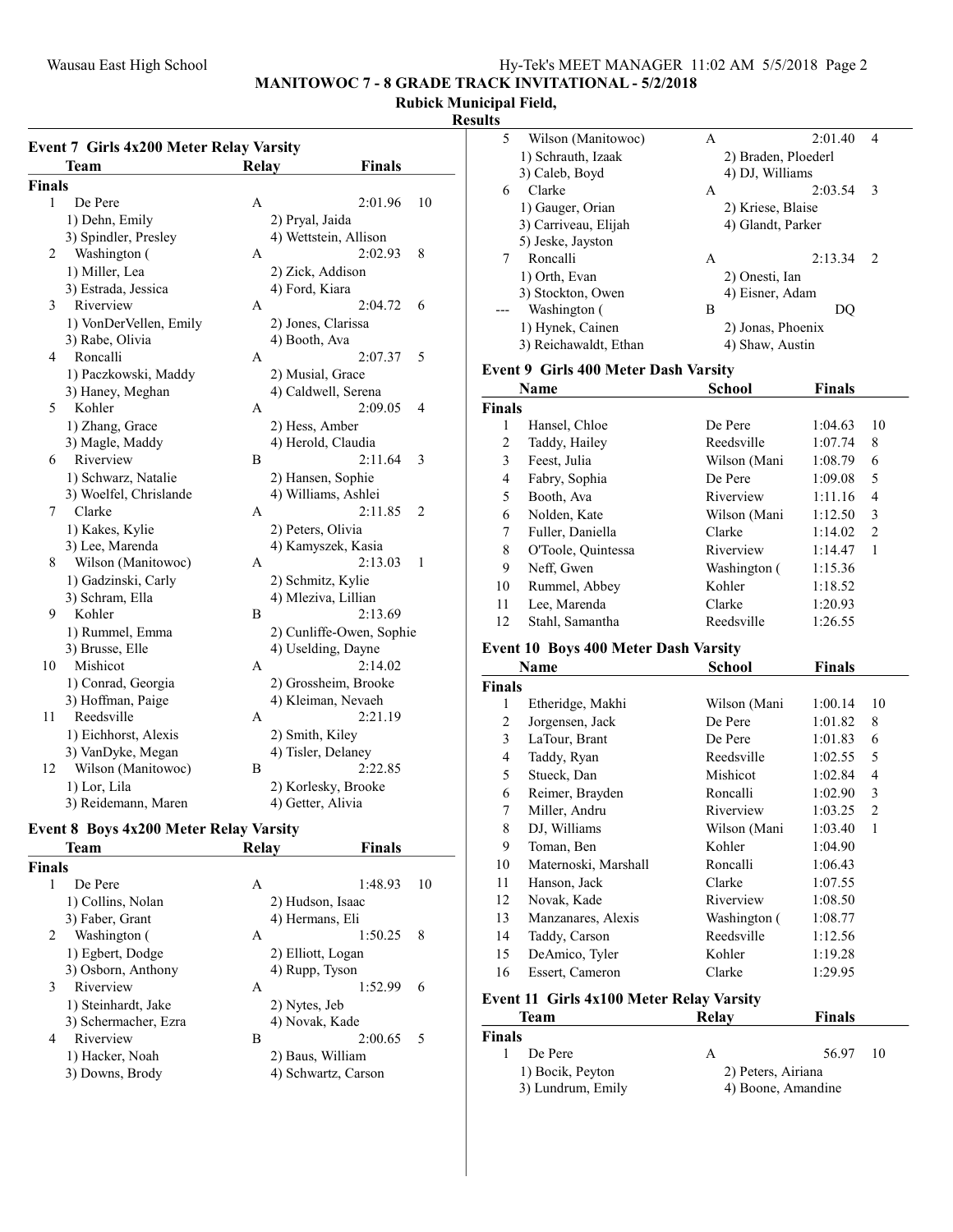MANITOWOC 7 - 8 GRADE TRACK INVITATIONAL - 5/2/2018

### Rubick Municipal Field, Results

|     | (Event 11 Girls 4x100 Meter Relay Varsity)<br><b>Finals</b> |              |                        |   |  |
|-----|-------------------------------------------------------------|--------------|------------------------|---|--|
|     | Team                                                        | <b>Relay</b> | <b>Finals</b>          |   |  |
| 2   | Washington (                                                | A            | 57.89                  | 8 |  |
|     | 1) Ford, Kiara                                              |              | 2) Zick, Addison       |   |  |
|     | 3) Estrada, Jessica                                         |              | 4) Miller, Lea         |   |  |
| 3   | Wilson (Manitowoc)                                          | A            | 58.16                  | 6 |  |
|     | 1) Feest, Julia                                             |              | 2) Hofmeyer, Morgan    |   |  |
|     | 3) Miller, Jenna                                            |              | 4) Nolden, Kate        |   |  |
| 4   | Clarke                                                      | A            | 58.63                  | 5 |  |
|     | 1) Kakes, Allyson                                           |              | 2) McGinty, Claire     |   |  |
|     | 3) Messman, Jaelee                                          |              | 4) Helling, Mikaela    |   |  |
| 5   | Riverview                                                   | А            | 59.27                  | 4 |  |
|     | 1) Lomibao, Samaira                                         |              | 2) VonDerVellen, Emily |   |  |
|     | 3) Tracy, Bella                                             |              | 4) Jones, Clarissa     |   |  |
| 6   | Mishicot                                                    | А            | 59.45                  | 3 |  |
|     | 1) Campion, Zoi                                             |              | 2) Conrad, Georgia     |   |  |
|     | 3) Ewald, Ciara                                             |              | 4) Hoffman, Paige      |   |  |
| 7   | Wilson (Manitowoc)                                          | В            | 1:00.20                | 2 |  |
|     | 1) Mleziva, Lillian                                         |              | 2) Harms, Isabella     |   |  |
|     | 3) Rysticken, Kathryn                                       |              | 4) Ansorge, Kailee     |   |  |
| 8   | Reedsville                                                  | A            | 1:00.65                | 1 |  |
|     | 1) Kasper, Ellie                                            |              | 2) Petska, Ava         |   |  |
|     | 3) Zeman, Emily                                             |              | 4) Taddy, Hailey       |   |  |
| 9   | Roncalli                                                    | А            | 1:02.83                |   |  |
|     | 1) Risch, Eden                                              |              | 2) Risch, Ellisen      |   |  |
|     | 3) Nys, Emma                                                |              | 4) Schramm, Alayna     |   |  |
| 10  | Riverview                                                   | В            | 1:02.93                |   |  |
|     | 1) Schwarz, Natalie                                         |              | 2) Hansen, Sophie      |   |  |
|     | 3) Pohl, Julianna                                           |              | 4) Williams, Ashlei    |   |  |
| 11  | Washington (                                                | В            | 1:07.78                |   |  |
|     | 1) Fencil, Anissa                                           |              | 2) Moore, Kaitlynn     |   |  |
|     | 3) Saubert, Paige                                           |              | 4) Crespo, Juiana      |   |  |
| 12  | Kohler                                                      | А            | 1:09.52                |   |  |
|     | 1) Brusse, Elle                                             |              | 2) Cole, Maddie        |   |  |
|     | 3) Schumacher, Katie                                        |              | 4) Warner, Truman      |   |  |
| 13  | Reedsville                                                  | B            | 1:09.59                |   |  |
|     | 1) Horn, Madison                                            |              | 2) Brandt, Ryah        |   |  |
|     | 3) Winrich, Carolyn                                         |              | 4) Winrich, Lauren     |   |  |
| --- | Kohler                                                      | В            | DQ                     |   |  |
|     | 1) Herold, Claudia                                          |              | 2) Hess, Amber         |   |  |
|     | 3) Rummel, Abbey                                            |              | 4) Wichman, Isabel     |   |  |

# Event 12 Boys 4x100 Meter Relay Varsity

|               | Team                 | Relay             | <b>Finals</b>      |    |
|---------------|----------------------|-------------------|--------------------|----|
| <b>Finals</b> |                      |                   |                    |    |
|               | De Pere              | А                 | 51.61              | 10 |
|               | 1) VanErem, Austin   | 2) Faber, Grant   |                    |    |
|               | 3) Hudson, Isaac     |                   | 4) Stecker, Mason  |    |
| 2             | Washington (         | А                 | 53.27              | 8  |
|               | 1) Egbert, Dodge     | 2) Elliott, Logan |                    |    |
|               | 3) Fayne, Travis     |                   | 4) Osborn, Anthony |    |
| 3             | Clarke               | А                 | 53.90              | 6  |
|               | 1) Kozlowski, Collin | 2) Harrold, Tom   |                    |    |
|               | 3) Phillips, Austin  |                   | 4) Villwock, Bryan |    |
|               | 5) Jeske, Jayston    |                   |                    |    |

| 4  | Wilson (Manitowoc)      | A | 57.19                | $\overline{\phantom{0}}$ |
|----|-------------------------|---|----------------------|--------------------------|
|    | 1) Zabel, Ian           |   | 2) Schrauth, Izaak   |                          |
|    | 3) Griffin, Masen       |   | 4) Caleb, Boyd       |                          |
| 5  | Riverview               | A | 57.42                | 4                        |
|    | 1) Hacker, Noah         |   | 2) Baus, William     |                          |
|    | 3) Downs, Brody         |   | 4) Schwartz, Carson  |                          |
| 6  | Riverview               | B | 58.50                | 3                        |
|    | 1) Shutter, Jake        |   | 2) Miller, Jake      |                          |
|    | 3) Lodl, Owen           |   | 4) Southworth, Kadin |                          |
| 7  | Washington (            | B | 1:00.73              | $\mathcal{L}$            |
|    | 1) Hynek, Cainen        |   | 2) Jonas, Phoenix    |                          |
|    | 3) Reichawaldt, Ethan   |   | 4) Shaw, Austin      |                          |
| 8  | Kohler                  | A | 1:01.39              | 1                        |
|    | 1) Scheuren, Aidan      |   | 2) Unger, David      |                          |
|    | 3) Pociask, Henry       |   | 4) Toman, Ben        |                          |
| 9  | Roncalli                | A | 1:01.47              |                          |
|    | 1) Reimer, Brayden      |   | 2) Gillespie, Cole   |                          |
|    | 3) Maternoski, Marshall |   | 4) Jacoby, Ryan      |                          |
| 10 | Reedsville              | A | 1:01.50              |                          |
|    | 1) Dvorachek, Brendon   |   | 2) Pautz, Brandon    |                          |
|    | 3) Totten, Dain         |   | 4) Timm, David       |                          |
|    |                         |   |                      |                          |

### Event 13 Girls 800 Meter Run Varsity

| Name          |                     | <b>School</b> | <b>Finals</b> |    |
|---------------|---------------------|---------------|---------------|----|
| <b>Finals</b> |                     |               |               |    |
| 1             | Meulemans, Jordan   | De Pere       | 2:35.13       | 10 |
| 2             | Ericksen, Ella      | De Pere       | 2:48.29       | 8  |
| 3             | Stanley, Olivia     | Clarke        | 2:54.36       | 6  |
| 4             | Henze, Laura        | Riverview     | 3:00.25       | 5  |
| 5             | Campion, Zoi        | Mishicot      | 3:06.91       | 4  |
| 6             | Herold, Claudia     | Kohler        | 3:09.36       | 3  |
| 7             | Stetson, Amelia     | Reedsville    | 3:09.64       | 2  |
| 8             | Taddy, Chloe        | Clarke        | 3:11.29       | 1  |
| 9             | Grossheim, Brooke   | Mishicot      | 3:11.65       |    |
| 10            | Woelfel, Chrislande | Riverview     | 3:22.37       |    |
| 11            | Barden, Grace       | Wilson (Mani  | 3:23.47       |    |
| 12            | Voskuil, Annabel    | Roncalli      | 3:25.99       |    |
| 13            | Eichhorst, Alexis   | Reedsville    | 3:42.22       |    |
| 14            | Rummel, Emma        | Kohler        | 3:43.61       |    |

### Event 14 Boys 800 Meter Run Varsity

| Name          |                       | <b>School</b> | <b>Finals</b> |    |
|---------------|-----------------------|---------------|---------------|----|
| <b>Finals</b> |                       |               |               |    |
| 1             | Dwyer, William        | De Pere       | 2:23.06       | 10 |
| 2             | Gillespie, Cole       | Roncalli      | 2:28.59       | 8  |
| 3             | Aprill-Jawort, Javier | Riverview     | 2:36.71       | 6  |
| 4             | Behler, Davis         | Kohler        | 2:37.13       | 5  |
| 5             | Jacoby, Ryan          | Roncalli      | 2:37.74       | 4  |
| 6             | Klinkner, Justin      | Clarke        | 2:38.87       | 3  |
| 7             | Selk, Carter          | Riverview     | 2:39.66       | 2  |
| 8             | Daanen, Jack          | De Pere       | 2:39.67       | 1  |
| 9             | Scheuren, Aidan       | Kohler        | 2:40.08       |    |
| 10            | Nate, Dawson          | Reedsville    | 2:53.88       |    |
| 11            | Cain, Brandon         | Wilson (Mani  | 2:57.43       |    |
| 12            | Kadow, Carson         | Clarke        | 2:58.84       |    |
| 13            | Moore, Doug           | Washington (  | 3:03.70       |    |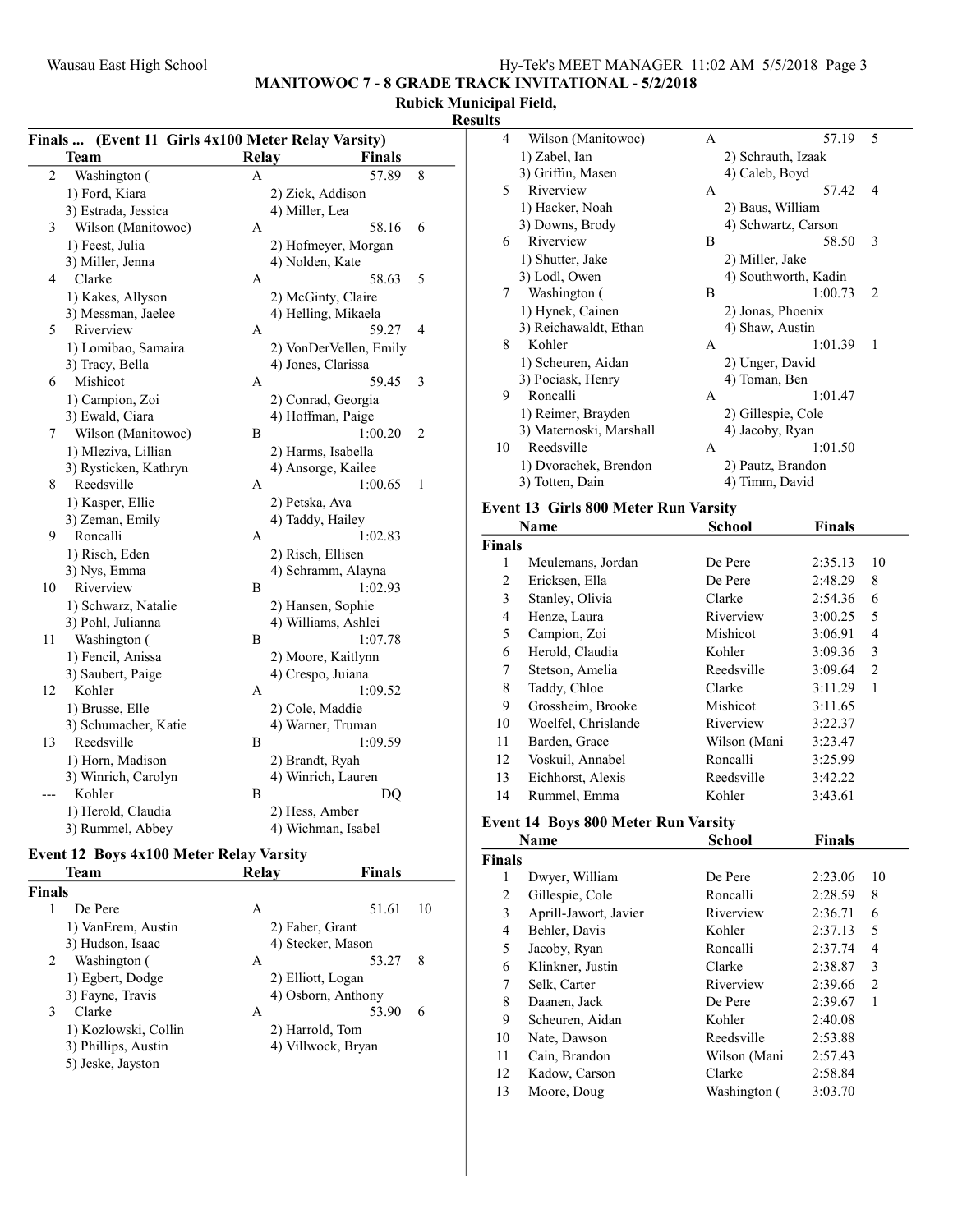MANITOWOC 7 - 8 GRADE TRACK INVITATIONAL - 5/2/2018

# Rubick Municipal Field,

### Results

| Finals  (Event 14 Boys 800 Meter Run Varsity) |                                             |                      |               |                |
|-----------------------------------------------|---------------------------------------------|----------------------|---------------|----------------|
|                                               | Name                                        | School<br>Reedsville | <b>Finals</b> |                |
| 14                                            | Pautz, Brandon                              |                      | 3:13.94       |                |
|                                               | Event 15 Girls 200 Meter Dash Varsity       |                      |               |                |
|                                               | Name                                        | <b>School</b>        | Finals        |                |
| <b>Finals</b>                                 |                                             |                      |               |                |
| 1                                             | Ansems, Jenna                               | De Pere              | 28.72         | 10             |
| 2                                             | Ahlstrand, Ella                             | Riverview            | 29.48         | 8              |
| 3                                             | Miller, Jenna                               | Wilson (Mani         | 29.60         | 6              |
| $\overline{4}$                                | Ford, Kiara                                 | Washington (         | 29.66         | 5              |
| 5                                             | Spindler, Presley                           | De Pere              | 30.00         | $\overline{4}$ |
| 6                                             | Wichman, Isabel                             | Kohler               | 30.03         | 3              |
| 7                                             | Caldwell, Serena                            | Roncalli             | 30.37         | $\overline{2}$ |
| 8                                             | Messman, Jaelee                             | Clarke               | 30.64         | 1              |
| 9                                             | Lomibao, Samaira                            | Riverview            | 31.01         |                |
| 10                                            | Paczkowski, Maddy                           | Roncalli             | 31.80         |                |
| 11                                            | Fuller, Daniella                            | Clarke               | 31.94         |                |
| 12                                            | Harms, Isabella                             | Wilson (Mani         | 32.66         |                |
| 13                                            | Uselding, Dayne                             | Kohler               | 33.25         |                |
| 14                                            | Winrich, Lauren                             | Reedsville           | 33.62         |                |
| 15                                            | Kleiman, Nevaeh                             | Mishicot             | 35.32         |                |
| 16                                            | Tisler, Delaney                             | Reedsville           | 35.79         |                |
| 17                                            | Davis, CeCe                                 | Mishicot             | 37.24         |                |
|                                               |                                             |                      |               |                |
|                                               | <b>Event 16 Boys 200 Meter Dash Varsity</b> |                      |               |                |
|                                               | Name                                        | <b>School</b>        | <b>Finals</b> |                |
| <b>Finals</b>                                 |                                             |                      |               |                |
| 1                                             | Prange, Brett                               | Washington (         | 25.54         | 10             |
| 2                                             | Collins, Nolan                              | De Pere              | 26.14         | 8              |
| 3                                             | May, Jack                                   | De Pere              | 26.34         | 6              |
| $\overline{4}$                                | Maloch, Devin                               | Riverview            | 26.97         | 5              |
| 5                                             | Tristan, Mrozinsky                          | Wilson (Mani         | 28.04         | 4              |
| 6                                             | Kapellen, Josh                              | Riverview            | 28.69         | 3              |
| 7                                             | Seib, Max                                   | Mishicot             | 28.72         | $\mathfrak{2}$ |
| 8                                             | Phillips, Austin                            | Clarke               | 29.21         | 1              |
| 9                                             | Smith, Trevor                               | Washington (         | 29.28         |                |
| 10                                            | Hanson, Jack                                | Clarke               | 29.62         |                |
| 11                                            | Braden, Ploederl                            | Wilson (Mani         | 29.64         |                |
| 12                                            | Andrews, Cooper                             | Kohler               | 30.50         |                |
| 13                                            | DeAmico, Tyler                              | Kohler               | 35.24         |                |
| 14                                            | Thorpe, Jackson                             | Reedsville           | 35.84         |                |
| 15                                            | Timm, David                                 | Reedsville           | 37.51         |                |
|                                               | Event 17 Girls 4x400 Meter Relay Varsity    |                      |               |                |
|                                               | Team                                        | <b>Relay</b>         | Finals        |                |
| <b>Finals</b>                                 |                                             |                      |               |                |
| 1                                             | De Pere                                     | A                    | 4:32.10       | 10             |
|                                               | 1) Hansel, Chloe                            | 2) Fabry, Sophia     |               |                |
|                                               | 3) Bocik, Peyton                            | 4) Meulemans, Jordan |               |                |
| 2                                             | Clarke                                      | А                    | 4:56.90       | 8              |
|                                               | 1) Kakes, Kylie                             | 2) Terrien, Emma     |               |                |
|                                               | 3) Taddy, Chloe                             | 4) Roberts, Maesen   |               |                |
| 3                                             | Riverview                                   | А                    | 5:02.40       | 6              |
|                                               | 1) Henze, Laura                             | 2) Selk, Masee       |               |                |
|                                               |                                             |                      |               |                |

|                         | Event 18 Boys 4x400 Meter Relay Varsity<br>Team | <b>Relay</b>           | <b>Finals</b> |                |
|-------------------------|-------------------------------------------------|------------------------|---------------|----------------|
| <b>Finals</b>           |                                                 |                        |               |                |
| 1                       | Washington (                                    | A                      | 4:16.91       | 10             |
|                         | 1) Bergner, Zach                                | 2) Rupp, Tyson         |               |                |
|                         | 3) Fayne, Travis                                | 4) Krcma, Ian          |               |                |
| 2                       | Riverview                                       | A                      | 4:23.04       | 8              |
|                         | 1) Zak, Logan                                   | 2) Miller, Andru       |               |                |
|                         | 3) Selk, Carter                                 | 4) Kapellen, Josh      |               |                |
|                         | 5) Southworth, Kadin                            |                        |               |                |
| 3                       | De Pere                                         | A                      | 4:25.04       | 6              |
|                         | 1) Dwyer, William                               | 2) LaTour, Brant       |               |                |
|                         | 3) Stecker, Mason                               | 4) Walter, Kaleb       |               |                |
| 4                       | Clarke                                          | A                      | 4:46.71       | 5              |
|                         | 1) Harrold, Tom                                 | 2) Jackson, Nathan     |               |                |
|                         | 3) Peters, Gilly                                | 4) Zarn, Nolan         |               |                |
| 5                       | Reedsville                                      | A                      | 4:49.26       | 4              |
|                         | 1) Nate, Dawson                                 | 2) Taddy, Hunter       |               |                |
|                         | 3) Taddy, Carson                                | 4) Taddy, Ryan         |               |                |
|                         | <b>Event 19 Girls Long Jump Varsity</b>         |                        |               |                |
|                         | Name                                            | <b>School</b>          | <b>Finals</b> |                |
| <b>Finals</b>           |                                                 |                        |               |                |
| 1                       | Kapitz, Willow                                  | Wilson (Mani           | 14-00.00      | 10             |
| 2                       | McGinty, Claire                                 | Clarke                 | 13-08.00      | 8              |
| 3                       | Hofmeyer, Morgan                                | Wilson (Mani           | 13-04.00      | 6              |
| 4                       | Booth, Ava                                      | Riverview              | 12-11.00      | 5              |
| 5                       | Wichman, Isabel                                 | Kohler                 | 12-10.00      | 4              |
| 6                       | Landrum, Emily                                  | De Pere                | J12-10.00     | 3              |
| 7                       | Kasper, Ellie                                   | Reedsville             | 12-07.00      | $\overline{2}$ |
| 8                       | Helling, Mikaela                                | Clarke                 | 12-00.00      | 1              |
| 9                       | Campion, Zoi                                    | Mishicot               | J12-00.00     |                |
| 10                      | Stetson, Amelia                                 | Reedsville             | 11-10.00      |                |
| 11                      | Cunliffe-Owen, Sophie                           | Kohler                 | 11-03.00      |                |
| 12                      | Williams, Ashlei                                | Riverview              | $11 - 02.00$  |                |
| 13                      | Hoffman, Paige                                  | Mishicot               | 10-09.00      |                |
| 14                      | Haney, Meghan                                   | Roncalli               | 9-07.00       |                |
|                         |                                                 |                        |               |                |
|                         | <b>Event 20 Boys Long Jump Varsity</b>          |                        |               |                |
|                         | <b>Name</b>                                     | <b>School</b>          | <b>Finals</b> |                |
| <b>Finals</b><br>1      | Zak, Logan                                      | Riverview              | 16-06.00      | 10             |
| $\overline{c}$          | Egbert, Dodge                                   | Washington (           | 15-05.00      | 8              |
| 3                       | Maloch, Devin                                   | Riverview              | 15-03.00      | 6              |
| $\overline{\mathbf{4}}$ |                                                 |                        | 15-01.25      | 5              |
| 5                       | Tristan, Mrozinsky                              | Wilson (Mani           |               | $\overline{4}$ |
| 6                       | Fries, Zach                                     | Clarke<br>Washington ( | J15-01.25     | 3              |
|                         | Rupp, Tyson                                     |                        | 14-10.75      |                |
| 7                       | Etheridge, Makhi                                | Wilson (Mani           | 14-06.50      | $\mathbf{2}$   |
| 8                       | Koskey, Devin                                   | De Pere                | 14-03.50      | 1              |
| 9                       | Dvorachek, Brendon                              | Reedsville             | 14-02.00      |                |
| 10                      | Toman, Ben                                      | Kohler                 | 13-07.00      |                |
| 11                      | Totten, Dain                                    | Reedsville             | 13-01.50      |                |
|                         | VanErem, Austin                                 | De Pere                | 12-11.00      |                |
| 12                      |                                                 |                        | 12-09.00      |                |
| 13<br>14                | Renteria, Jordan<br>Unger, David                | Clarke<br>Kohler       | 12-07.50      |                |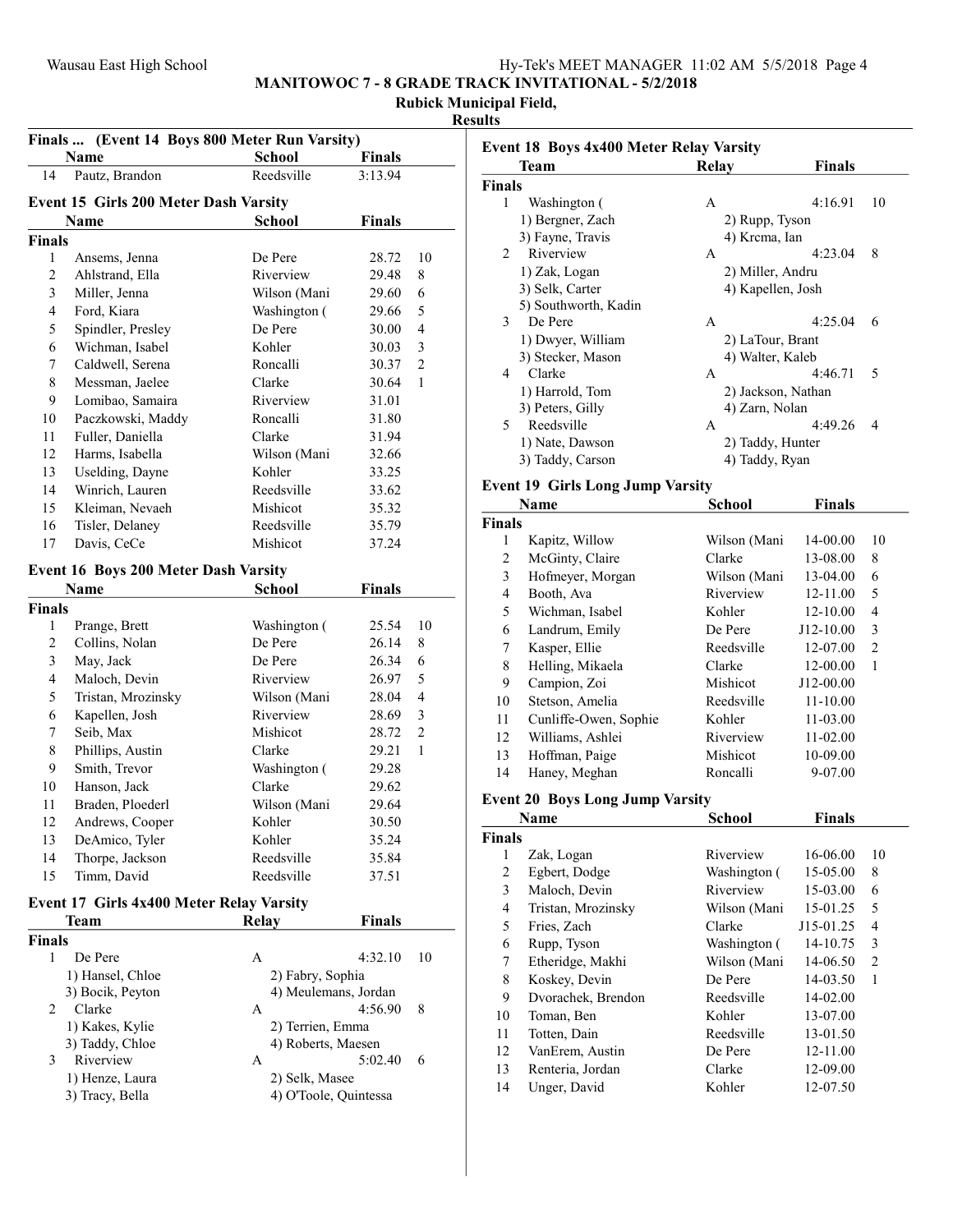# Wausau East High School Hy-Tek's MEET MANAGER 11:02 AM 5/5/2018 Page 5

MANITOWOC 7 - 8 GRADE TRACK INVITATIONAL - 5/2/2018

# Rubick Municipal Field,

| ۰.<br>- |  |
|---------|--|
|         |  |

|                                 | Finals  (Event 20 Boys Long Jump Varsity)      |               |               |                          |
|---------------------------------|------------------------------------------------|---------------|---------------|--------------------------|
|                                 | <b>Name</b>                                    | <b>School</b> | <b>Finals</b> |                          |
| 15                              | Stockton, Owen                                 | Roncalli      | 11-08.75      |                          |
| 16                              | Orth, Evan                                     | Roncalli      | 9-11.75       |                          |
|                                 |                                                |               |               |                          |
|                                 | <b>Event 21 Girls High Jump Varsity</b>        |               | <b>Finals</b> |                          |
|                                 | Name                                           | <b>School</b> |               |                          |
| <b>Finals</b><br>1              | Meulemans, Jordan                              | De Pere       | 5-00.00       | 10                       |
| $\overline{2}$                  | Boone, Amandine                                | De Pere       | 4-06.00       | 8                        |
| 3                               | McPherson, Amereka                             | Clarke        | J4-06.00      | 6                        |
| $\overline{4}$                  | Ahlstrand, Ella                                | Riverview     | 4-04.00       | 5                        |
| 5                               | Caldwell, Serena                               | Roncalli      | 4-02.00       | $\overline{4}$           |
| 6                               | Ewald, Ciara                                   | Mishicot      | J4-02.00      | 3                        |
| 7                               | Paczkowski, Maddy                              | Roncalli      | 4-00.00       | $\overline{c}$           |
| 8                               | Brady, Lily                                    | Washington (  | J4-00.00      | 1                        |
| 9                               | Warner, Truman                                 | Kohler        | J4-00.00      |                          |
| 10                              | Mleziva, Lillian                               | Wilson (Mani  | $3-10.00$     |                          |
| 10                              | Henze, Laura                                   | Riverview     | $3-10.00$     |                          |
| 10                              | Maurer, Quinn                                  | Washington (  | $3-10.00$     |                          |
| 13                              | Magle, Maddy                                   | Kohler        | 3-08.00       |                          |
| 13                              | Terrien, Emma                                  | Clarke        | 3-08.00       |                          |
| 13                              | Lor, Lila                                      | Wilson (Mani  | 3-08.00       |                          |
| 16                              | Larson, Kaydence                               | Reedsville    | 3-06.00       |                          |
| ---                             | Kleiman, Nevaeh                                | Mishicot      | NH            |                          |
|                                 |                                                |               |               |                          |
| Event 22 Boys High Jump Varsity |                                                |               |               |                          |
| <b>Finals</b>                   | <b>Name</b>                                    | <b>School</b> | <b>Finals</b> |                          |
| 1                               | Nytes, Jeb                                     | Riverview     | 5-02.00       | 10                       |
| 2                               | Tristan, Mrozinsky                             | Wilson (Mani  | 5-00.00       | 8                        |
| 3                               | Prange, Brett                                  | Washington (  | J5-00.00      | 6                        |
| $\overline{4}$                  | Schermacher, Ezra                              | Riverview     | 4-10.00       | 5                        |
| 5                               | Jorgensen, Jack                                | De Pere       | J4-10.00      | $\overline{4}$           |
| 6                               | Dwyer, William                                 | De Pere       | 4-08.00       | 3                        |
| 7                               | Osborn, Anthony                                | Washington (  | 4-06.00       | $\overline{c}$           |
| 8                               | Seib, Max                                      | Mishicot      | 4-02.00       | 1                        |
| 9                               | Behler, Davis                                  | Kohler        | 4-00.00       |                          |
| ---                             | Phillips, Collin                               | Clarke        | NH            |                          |
| ---                             | Cunliffe-Owen, Grant                           | Kohler        | NH            |                          |
|                                 | Stoker, Evan                                   | Mishicot      | NH            |                          |
|                                 |                                                |               |               |                          |
|                                 | <b>Event 23 Girls Shot Put Varsity</b><br>Name | <b>School</b> | <b>Finals</b> |                          |
| <b>Finals</b>                   |                                                |               |               |                          |
| 1                               | Moore, Kaitlynn                                | Washington (  | 24-04.50      | 10                       |
| $\sqrt{2}$                      | Zimney, Alexa                                  | Clarke        | 22-04.00      | 8                        |
| $\mathfrak{Z}$                  | Thomas, Josie                                  | De Pere       | 21-04.50      | 6                        |
| $\overline{\mathbf{4}}$         | Brandt, Ryah                                   | Reedsville    | 21-01.00      | 5                        |
| 5                               | Davis, CeCe                                    | Mishicot      | 20-08.00      | $\overline{\mathcal{L}}$ |
| 6                               | Terrien, Emma                                  | Clarke        | 20-03.00      | 3                        |
| 7                               | Cole, Maddie                                   | Kohler        | 19-08.00      | $\overline{c}$           |
| 8                               | Saubert, Paige                                 | Washington (  | 19-03.00      | $\mathbf{1}$             |
| 9                               | Gadzinski, Carly                               | Wilson (Mani  | 19-00.00      |                          |
| 10                              | Coulter, Lily                                  | Reedsville    | 18-04.50      |                          |
| 11                              | Paquet, Natalie                                | De Pere       | 18-03.00      |                          |
|                                 |                                                |               |               |                          |

| . . |                    |              |          |
|-----|--------------------|--------------|----------|
| 12  | Schumacher, Katie  | Kohler       | 17-11.00 |
| 13  | Brown, Madeline    | Riverview    | 16-05.00 |
| 14  | Zellmer, Scarlett  | Riverview    | 15-03.00 |
| 15  | Hamann, Anna       | Roncalli     | 14-11.00 |
| 15  | Rysticken, Kathryn | Wilson (Mani | 14-11.00 |
| 17  | Conrad, Georgia    | Mishicot     | 14-05.50 |
|     |                    |              |          |

### Event 24 Boys Shot Put Varsity

| Name                 | <b>School</b> | <b>Finals</b> |                |
|----------------------|---------------|---------------|----------------|
|                      |               |               |                |
| Jonas, Gryffin       | Washington (  | 36-02.00      | 10             |
| Jeske, Jayston       | Clarke        | 35-08.50      | 8              |
| Seering, Aideen      | Reedsville    | 34-03.00      | 6              |
| Quinnette, Jacob     | De Pere       | 33-11.00      | 5              |
| Mattison, Glenn      | De Pere       | 32-07.00      | 4              |
| Davis, Van           | Mishicot      | 28-07.00      | 3              |
| Wigand, Spencer      | Washington (  | 26-04.00      | $\overline{2}$ |
| Kreiser, Maddox      | Mishicot      | 25-04.00      | 1              |
| Zarn, Nolan          | Clarke        | 24-04.50      |                |
| Brey, Nathan         | Wilson (Mani  | 22-04.00      |                |
| Southworth, Kadin    | Riverview     | 22-03.00      |                |
| Miller, Jake         | Riverview     | 22-00.50      |                |
| Pautz, Brandon       | Reedsville    | $21 - 02.00$  |                |
| AllisonBrauer, Eddie | Wilson (Mani  | 18-11.00      |                |
|                      | <b>Finals</b> |               |                |

### Event 25 Girls Discus Throw Varsity

|               | Name              | School       | <b>Finals</b> |                |
|---------------|-------------------|--------------|---------------|----------------|
| <b>Finals</b> |                   |              |               |                |
| 1             | Moore, Kaitlynn   | Washington ( | 80-03         | 10             |
| 2             | Junk, Makayla     | Reedsville   | 76-01         | 8              |
| 3             | Zimney, Alexa     | Clarke       | 74-06         | 6              |
| 4             | Herlache, Anna    | De Pere      | 68-09         | 5              |
| 5             | Mott, Olivia      | Clarke       | 68-06         | 4              |
| 6             | Thomas, Josie     | De Pere      | 67-02         | 3              |
| 7             | Cole, Maddie      | Kohler       | 54-09         | $\overline{2}$ |
| 8             | Schumacher, Katie | Kohler       | 53-04         | 1              |
| 9             | Saubert, Paige    | Washington ( | 52-09         |                |
| 10            | Zellmer, Scarlett | Riverview    | 50-06         |                |
| 11            | Schuh, MacKenzie  | Reedsville   | $47 - 01$     |                |
| 12            | Winget, Sophia    | Wilson (Mani | 44-04         |                |
| 13            | Tracy, Bella      | Riverview    | 43-09         |                |

# Event 26 Boys Discus Throw Varsity

| Name          |                      | School       | <b>Finals</b> |    |  |
|---------------|----------------------|--------------|---------------|----|--|
| <b>Finals</b> |                      |              |               |    |  |
| 1             | Quinnette, Jacob     | De Pere      | 133-00        | 10 |  |
| 2             | Jonas, Gryffin       | Washington ( | 122-09        | 8  |  |
| 3             | Mattison, Glenn      | De Pere      | 119-09        | 6  |  |
| 4             | Seering, Aideen      | Reedsville   | 83-08         | 5  |  |
| 5             | Wigand, Spencer      | Washington ( | 81-08         | 4  |  |
| 6             | Kummer, Evander      | Clarke       | $71-04$       | 3  |  |
| 7             | Miller, Andru        | Riverview    | 69-07         | 2  |  |
| 8             | Jackson, Nathan      | Clarke       | 69-04         | 1  |  |
| 9             | Stoker, Evan         | Mishicot     | $65-11$       |    |  |
| 10            | AllisonBrauer, Eddie | Wilson (Mani | 63-02         |    |  |
| 11            | Kurth, Caleb         | Wilson (Mani | $62-04$       |    |  |